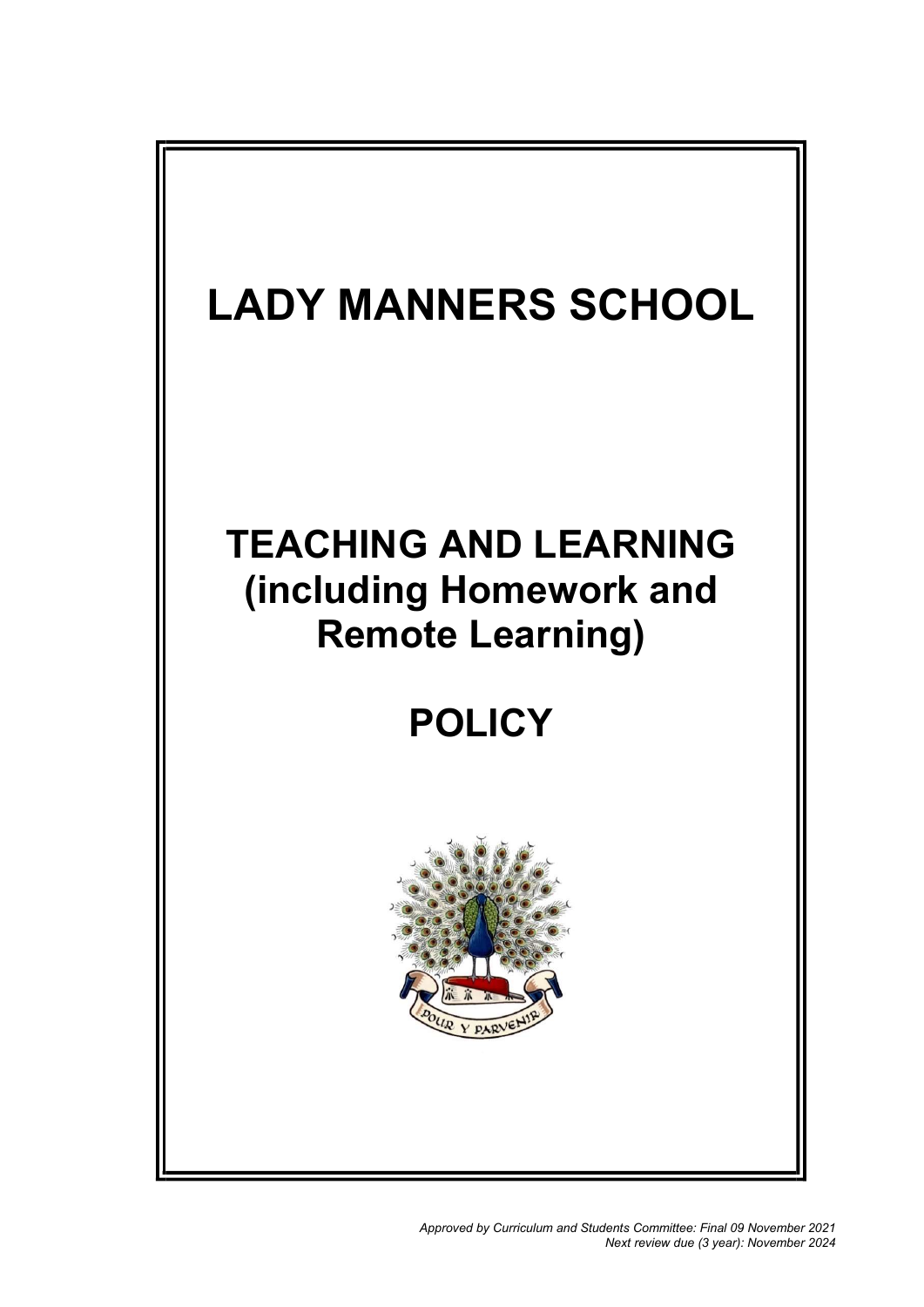# TEACHING AND LEARNING POLICY

#### CONTEXT OF THE POLICY

We strive to provide high quality lessons that are both inspiring and challenging for all our students All teachers will carefully plan, organise and deliver activities to promote outstanding learning and behaviour from the students in their classes. We also aim to develop students' skills in independent learning, preparing them to be effective life-long learners

#### **OBJECTIVES**

Teachers are aware of the features identified by Ofsted and Teachers Standards' which are characteristic of outstanding lessons. This is supported by teaching and learning work within school. At Lady Manners School we promote an approach in which outstanding lessons are characterised by clarity of purpose, adaptive teaching, pace, challenge and rigour, assessment for learning and engagement. All teachers are given clear guidelines to follow in each of these areas when planning lessons.

Teachers are aware of the available progress and background data regarding individual students in their classes and use these to inform lesson planning.

Support for teachers and other classroom based staff in developing strategies for effective teaching and learning is provided in a number of ways, and certainly includes that provided by Curriculum Leaders, the Senior Assistant Headteacher responsible for teaching and learning and by external agencies where this is deemed helpful.

The Senior Assistant Headteacher responsible for teaching and learning leads on all CPD across the school to ensure appropriate CPD is tailored to the needs of individual teachers. There is a Teaching and Learning Group which acts as a vehicle for reflection on current and innovative practice. Membership of the group is open to all staff and ideas and outcomes are disseminated to all members of the teaching staff. Membership of professional bodies such as the National College of Teaching and the Chartered College of Teaching are also used as a way of sharing and developing good practice at a whole school level. All staff have access to the National College CPD hub to enable more personalised CPD to take place.

Teaching and learning is monitored in a number of ways including the appraisal system; by staff with curriculum responsibilities and through other observations by the Senior Leadership Team. Lesson observations, learning walks, CPD visits and subject review weeks all are used as developmental exercises as well as for monitoring and quality assuring provision. There is also external verification in the form of joint observations which take place as part of the quality assurance processes and testing the reliability of lesson observation data. All information from lesson observations is recorded in SISRA Observe which allows for the identification of best practice and areas for development for individuals, departments and at whole school level. Governors regularly review the outcomes of learning, often in the form of reports from the Headteacher including the examinations report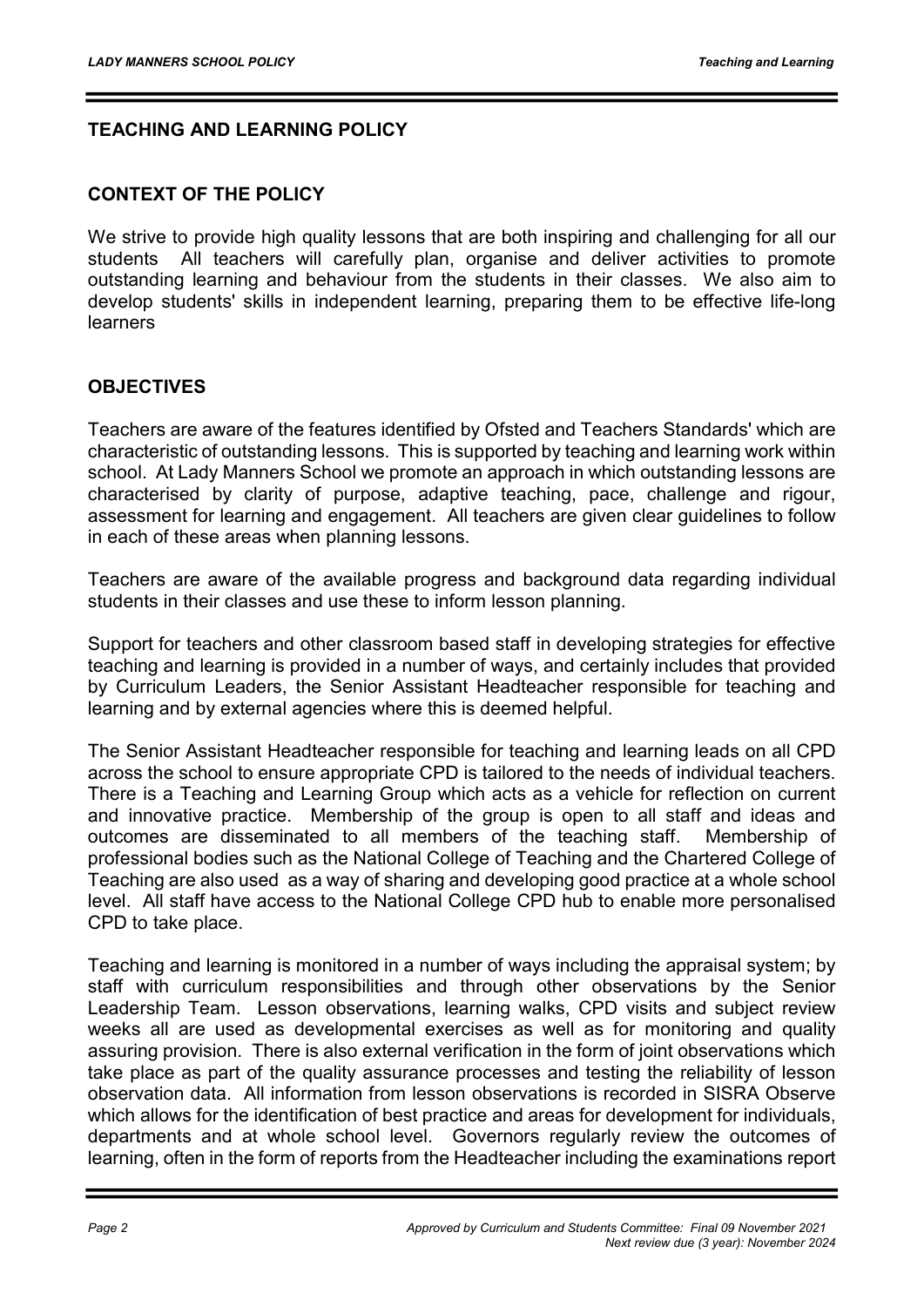and from meetings with Senior and Curriculum Leaders following a Subject Review process. This is part of school quality assurance and self-evaluation which also includes work sampling, analysis of assessment outcomes and student views about their progress and experience.

#### TEACHING AND LEARNING FOR SPECIFIC GROUPS

#### Most Able

The most able students are identified upon entry into Year 7 or Year 12 from data received from feeder schools and is reviewed regularly following assessment points Students prior attainment is identified to staff through Schools Information Management System (SIMs) and we have developed specific teaching and learning resources to challenge the most able students both in and out of lessons. These resources are varied and range from challenge boxes, targeted activities in lessons to digging deeper weeks and materials available on Myvle. In addition there are events run by departments that provide opportunities for the most able to develop their learning to a higher level.

#### Special Educational Needs and Disabilities

Students with identified learning needs or a disability are on the school's SEND register and the details of their needs and how best to address these are made available through provision mapping software (Edukey) and shared with all staff. Advice on specific teaching and learning resources to challenge these students are included in the advice for each individual on Edukey and via guidance from the SENCo and Assistant SENCo on quality first teaching strategies. .

#### Disadvantaged (Pupil Premium)

Students who are identified as disadvantaged (pupil premium) are provided with all that they need to support their learning in school, including equipment, revision resources and other aids. All staff will ensure teaching and learning initiatives for use with disadvantaged students are used effectively, appropriately and at the right time so as to maximise progress and diminish achievement differences. Seating plans, interventions in lessons, targeted support and catch up sessions are provided to ensure that the gaps between disadvantaged students and their peers are closed by the time the students reach GCSE. Care is taken in planning the curriculum and lessons to ensure that these students have opportunities for participation in educational trips and events to build cultural capital.

For all lessons staff use adaptive teaching methods in order to meet the needs of individual students and this is monitored via the appraisal process and lesson observations. This is the main way in which the needs of specific groups are met.

We aim to challenge all students in every lesson and use effective scaffolding strategies to enable all students of all abilities to access those challenge. We believe all students have the right to a high quality education that ensures they have equal opportunities in life.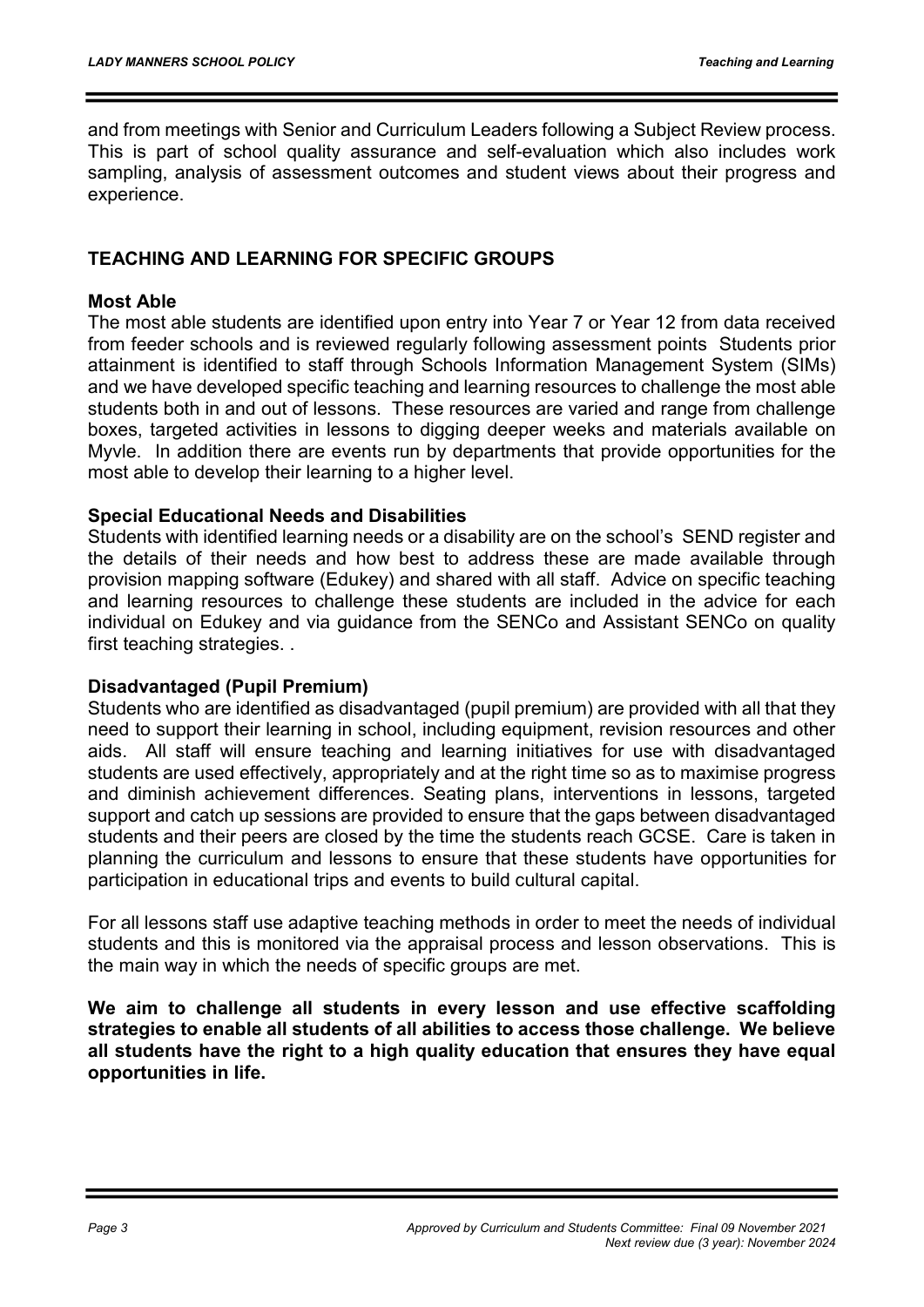#### CROSS CURRICULAR ASPECTS OF LEARNING

Literacy, mathematics, the use of ICT and generic thinking skills are all promoted across the curriculum. Literacy codes and support within our marking and feedback are consistent throughout the curriculum. Our personal development programme of lessons promotes transference of knowledge and skills as well as providing opportunities to understand effective study strategies.

#### HOMEWORK

Homework and Out of School Learning encompass a huge range of activities. The term 'Out of School Learning' is intended to recognise the breadth of learning that can contribute to the development of individual talents but which may not be formally set by, or directly related to, school. The term 'Homework' implies learning activities that are formally set by school.

Homework and Out of School Learning play very important roles in fulfilling the curriculum aims stated above. In particular:

- By helping students to achieve to the best of their abilities
- By encouraging students to take responsibility for their own learning
- By providing a breadth of learning experience
- By providing opportunities for personalisation of the curriculum according to needs and interests
- By providing the skills necessary for further learning and future career development

Homework can have many purposes. These include:

- The re-enforcement, consolidation, development and application of learning undertaken in class
- Research and preparation for an extended piece of work
- Broadening subject skills and knowledge by reading around the subject
- Improving literacy skills by reading for pleasure
- Revision and retrieval of key knowledge and skills
- The development of personal and independent, learning and thinking skills. Skills such as self motivation and time management, creative thinking and reflective learning may be harnessed particularly effectively through homework.

Effective homework is characterised by:

- A clear purpose and relevance. It must be perceived in this way by students
- Engaging activities that are capable of engendering interest and pride in the final outcome and contribute to the progress made by students
- Variety over time which may also include an element of choice on the part of the student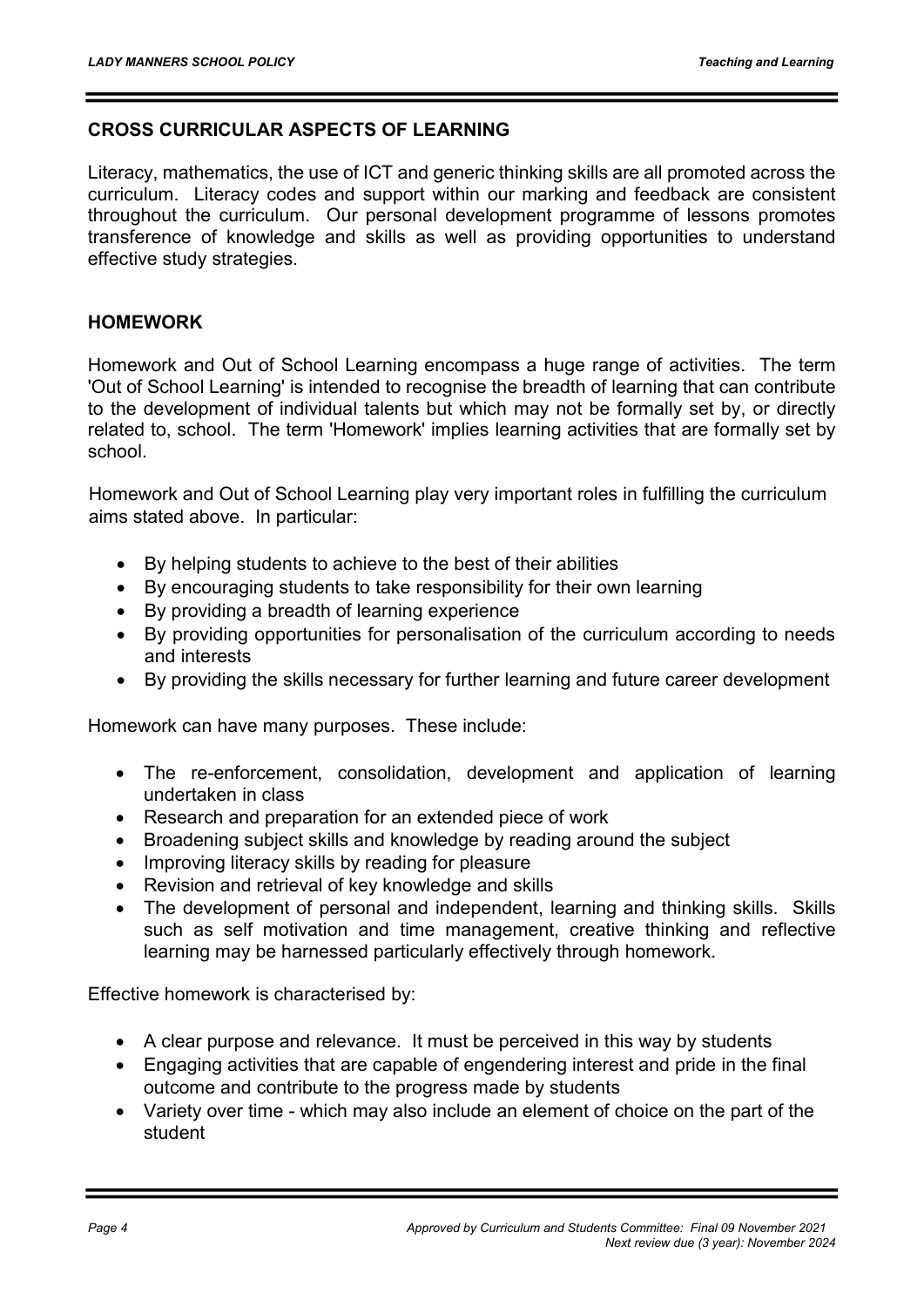- Careful planning as part of a well designed scheme of work. It should be structured well and have clear learning outcomes
- Being matched to individual needs where appropriate

#### STANDARD PRACTICE IN SETTING HOMEWORK

- All students will be set revision tasks and retrieval activities for homework each half term. These will be marked by the teacher and will help students to build their knowledge, skills and attain better outcomes in assessments.
- Homework will be set on a regular basis and will have strong educational purpose as part of a structured scheme of work.

Students can expect to complete some form of homework on most evenings. However, students might not be set a completely new homework task by every subject every week.

The amount of time spent on homework is likely to increase as students move up through the school. Even within these Key Stages some variation will occur. For example, within Key Stage 3 the quantity of homework expected of a Year 7 student who is just settling in to school will be less demanding than for a Year 9 student who may well be making a start with examination based tasks in some subjects. Similarly, within Key Stage 4 and the Sixth Form, the balance between shorter, closely defined tasks and more open, longer projects will often depend upon which particular subjects are studied.

A revision homework timetable will be set at the start of each year giving an indication of the regularity of homework in each subject. The exception to this will be in the Sixth Form where students can expect all subjects to set at least one significant piece of homework each week per teacher

We greatly value the fact that many of our students are engaged in a wealth of out of school learning activities and aim to find ways to record and celebrate these endeavours. We also recognise that these activities are time consuming and want to ensure that our students can balance them with homework. When possible students who inform staff in advance of other commitments may be allowed extra time to complete homework assignments. However, time management is also an important skill to learn.

#### ROLES AND RESPONSIBILITIES

#### The Role of School:

 The school is responsible for planning and delivering effective, engaging homework as an integral part of its wider curriculum. The school will set a varied, broad programme of homework. Additional resources and guidance will often support homework and Class Charts will be used to set homework and help students with planning and meeting deadlines.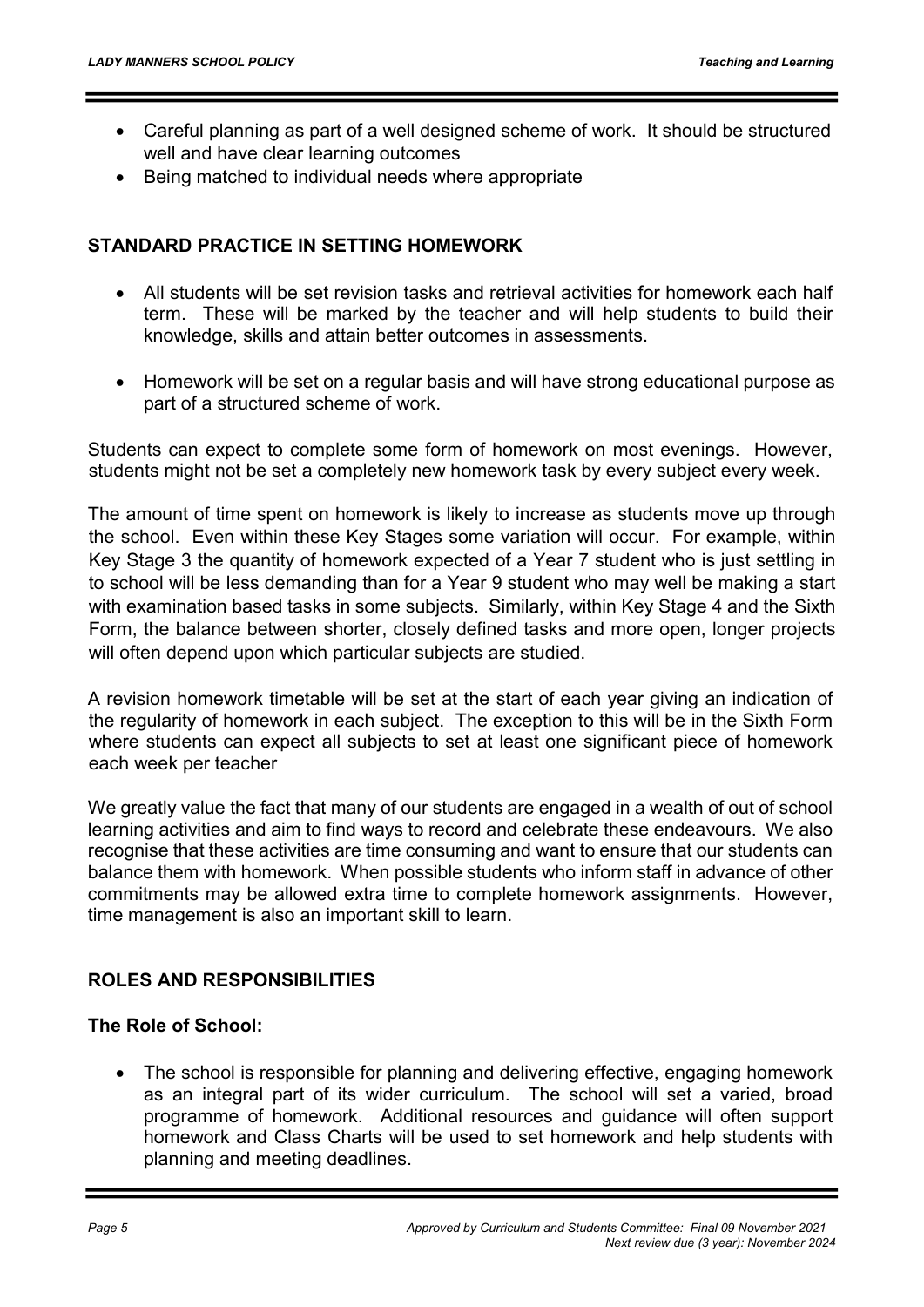- Homework will be differentiated where appropriate to meet the learning needs of students, and will be matched to abilities. Outcomes will be valued and used to adapt teaching and learning. The school will also take steps to resolve situations where an imbalance of work arises.
- The school offers spaces for students to use at lunchtimes, and in some cases before and after school, to complete homework and research tasks. Sixth Form students also have a dedicated ICT centre to use for their independent learning.
- The school will deal with the non-completion of homework within normal disciplinary procedures. Responsibility for tackling non-completion begins with the class teacher and the department concerned. The completion of high quality homework will be rewarded through the existing school systems to demonstrate that such effort and care is valued.
- The school will monitor the use made of homework through Curriculum Leaders and the pastoral system. The outcomes of this aspect of learning are included within our self-evaluation processes.

# The Role of Students

One aim of homework is to encourage students to take responsibility for their independent learning. Students are responsible for planning their time carefully in order to ensure its completion by deadline, and for engaging in homework tasks in order to complete them to the best of their ability. Students must access Class Charts to find instructions for homework and ensure that they can meet deadlines.

#### The Role of Parents and Carers

Homework also enables family members to make a contribution to learning. Parents and carers can support learning by taking an interest in the topics studied and supporting students in managing their time in order to complete the work set by the given deadline. Parents and carers are asked to let the school know if their son or daughter is experiencing difficulties in completing homework by regularly checking the Class Charts app.

#### REMOTE LEARNING

Aims

- Ensure consistency in the approach to remote learning for students who are not in school
- Set out expectations for all members of the school community with regards to remote learning
- Provide appropriate guidelines for data protection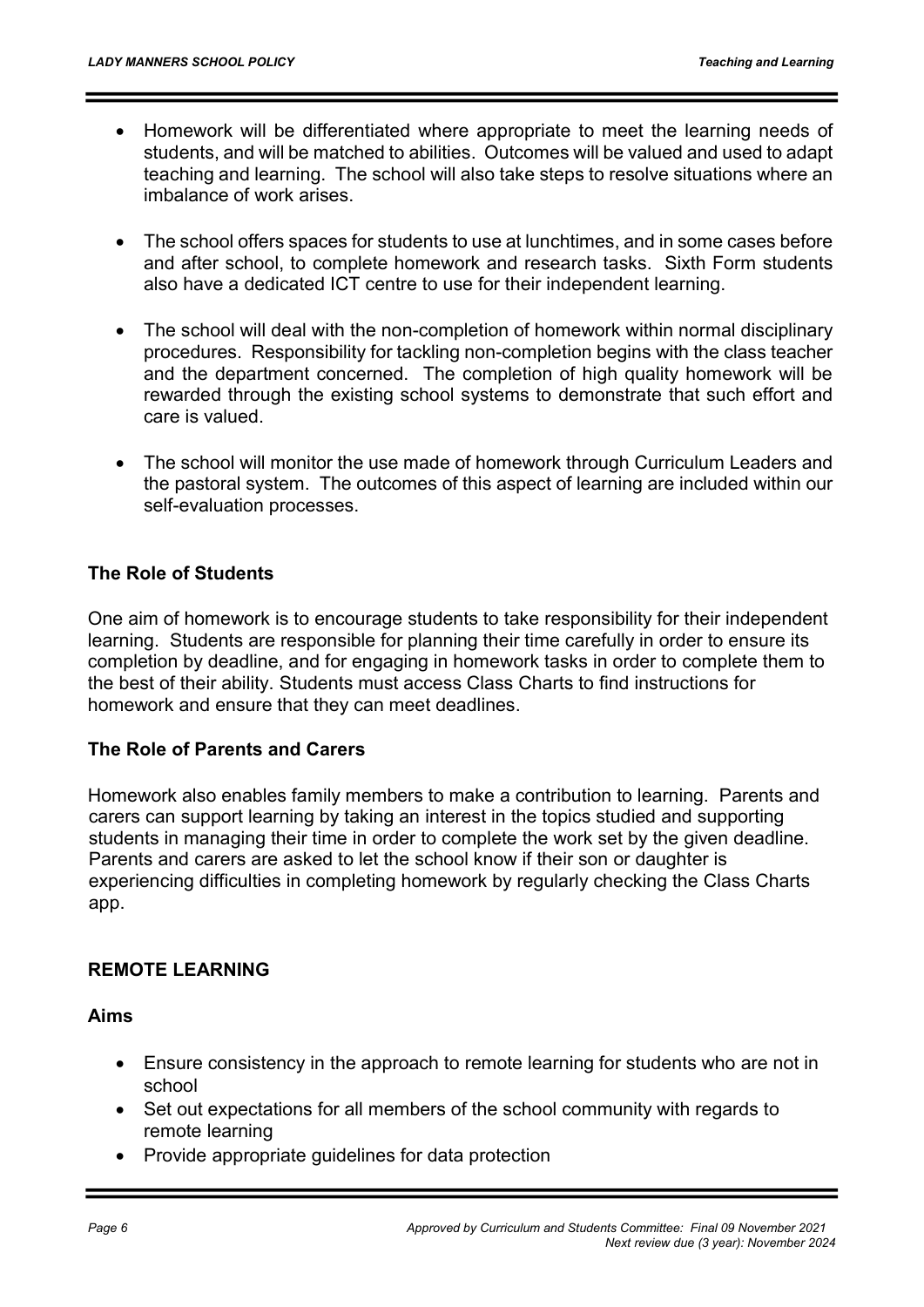#### Roles and Responsibilities

#### **Teachers**

When providing remote learning in the event of a school closure, teachers must be available between 9 am and 3.35 pm. When providing remote learning for group, teachers must ensure they are available at the times when they normally teach that group.

If teachers are unable to work for any reason during this time, for example due to sickness or caring for a dependent, they should report this using the normal absence procedure.

When providing remote learning, teachers are responsible for:

- Providing appropriate work for all their classes each day
- Ensuring that the amount of work provided enables students to keep learning for the same amount of time that they would if in school
- Setting work in a timely fashion each day so that learning can begin by 9.15 am for all students
- Uploading suitable activities e.g. worksheets, PowerPoint presentations, web-links onto Myvle or Class Charts in the appropriate sections
- Uploading suitable assignments for students to complete and hand in for feedback on Class Charts with appropriate deadlines in line with the assessment, reporting and marking policy
- Providing live lessons for students where appropriate e.g. if a whole year group/class are learning from home because of a Covid -19 occurrence
- Liaison with their colleagues and curriculum leaders to ensure that there is consistency of provision across a year group and work provided is of a high quality
- Monitoring the engagement of students with remote learning and alerting relevant pastoral or curriculum leaders to any concerns
- Undertaking appropriate training when needed to provide high quality remote education for students of all ages and abilities
- Behaving professionally at all times when working with students remotely

Providing feedback to students:

- Individual feedback should be given to students on all assignments that are set in Class Charts using the codes outlined in the marking policy Frequency of feedback on assignments should remain in line with the marking policy but the frequency may need to be more often if there is a prolonged need for remote learning. Curriculum leaders will advise on this in consultation with SLT
- Verbal feedback to students can be given via arranging a GMeet session with a whole class or subgroup of the class when appropriate

Attending meetings:

 Teachers should attend all virtual meetings that replace any of the usual face-to-face meetings.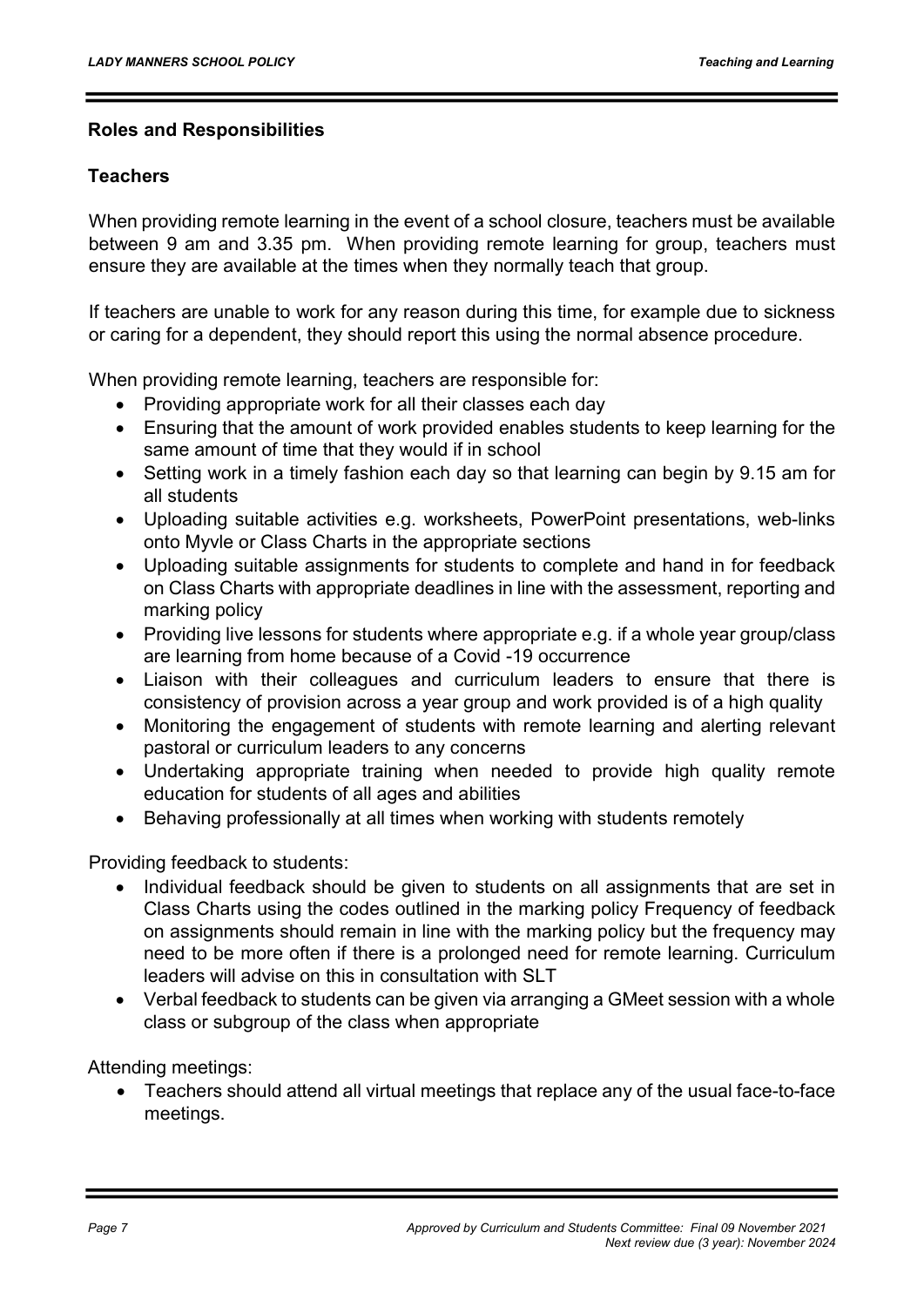Meetings include:

- Departmental meetings
- Staff briefings
- Whole school meetings
- CPD and other training
- Appraisal meetings
- Parent meetings

#### Teaching Assistants

When assisting with remote learning, teaching assistants must be available between their normal working hours. If unable to work for any reason during this time, for example due to sickness or caring for a dependent, they should report this using the normal absence procedure.

When assisting with remote learning, teaching assistants are responsible for:

- Supporting pupils who are not in school with learning remotely in particular those with a SEND need
- Liaison with the SENCo and Assistant SENCo to ensure they provide support for the right students in the most effective ways
- Liaison with particular students and families where a student has an EHCP
- Updating Edukey with relevant information
- Attending virtual meetings to support the SENCo and Assistant SENCo
- Undertaking any remote CPD that is deemed appropriate by the SENCo
- Working with small groups or individuals who need to catch up with learning

#### Curriculum Leaders

Curriculum leaders are expected to follow all the roles and responsibilities of a teacher identified and in addition the curriculum leaders are responsible for:

- Considering whether any aspects of the subject curriculum need to change to accommodate remote learning
- Working with teachers teaching their subject remotely to make sure all work set is appropriate and consistent
- Ensuring that learning platforms are kept up to date with appropriate learning resources and information for students
- Working with other subject leads and senior leaders to make sure work and deadlines are set appropriately and consistently across all subjects
- Guiding the work of teachers related to remote learning in their subject areas
- Monitoring the remote work set by teachers in their subject through regular meetings with teachers and reviewing work set on learning platforms and Class Charts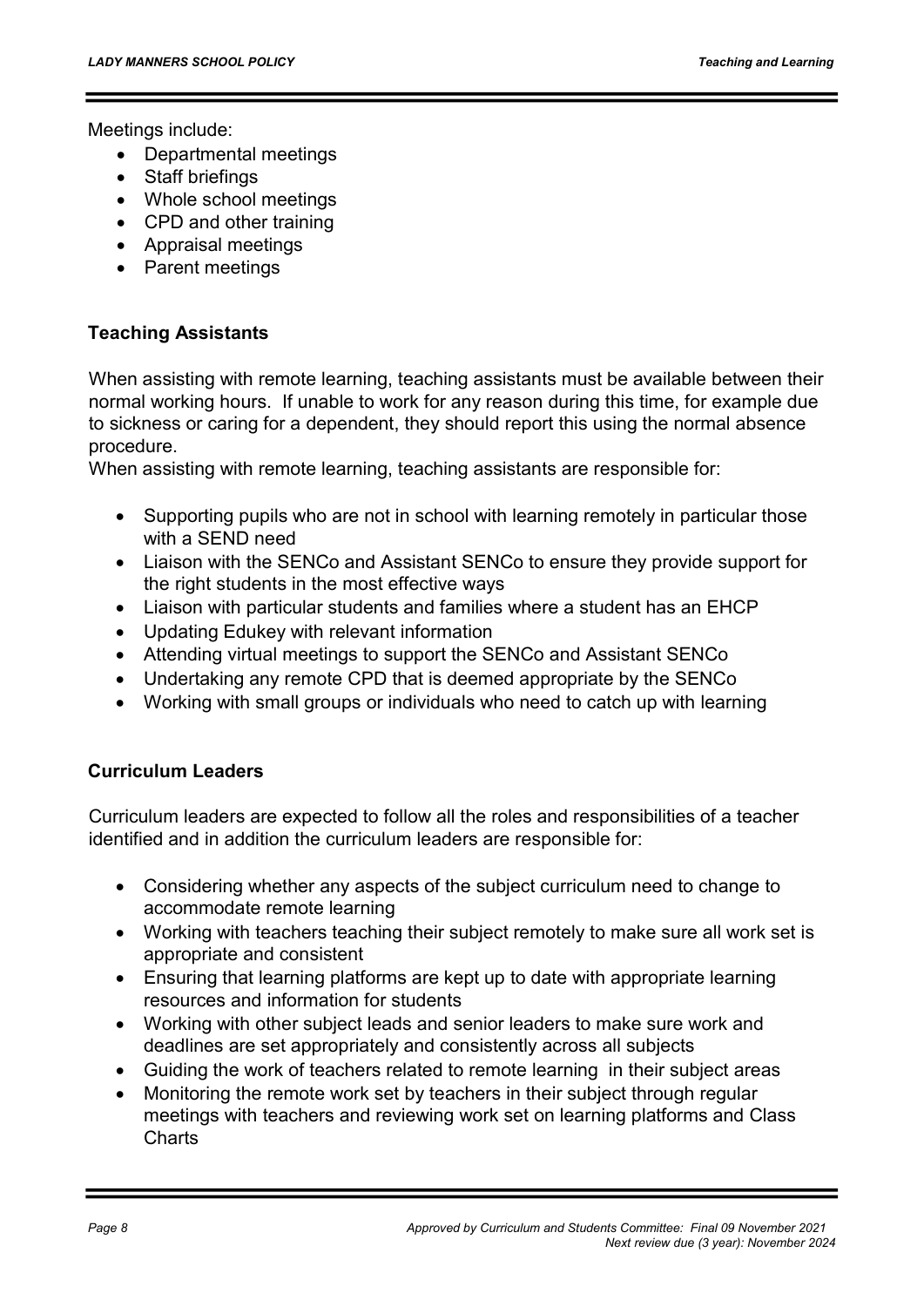- Providing guidance to teachers on effective remote learning strategies and appropriate tasks and activities
- Ensuring that remote learning across their subject specialism is effective in providing a high quality of education for all students of all abilities
- Ensuring best practice is shared amongst teachers
- Providing or sourcing appropriate training for teachers to improve expertise in remote learning

#### Senior Leaders

Senior leaders are responsible for:

- Co-ordinating the remote learning approach across the school led by the Senior Assistant Headteacher
- Monitoring the effectiveness of remote learning through regular meetings with curriculum leaders, reviewing work and seeking feedback from students and parents and carers
- Monitoring the security of remote learning systems, including data protection and safeguarding considerations led by the Deputy Headteachers
- Providing suitable training for staff and researching new ways to use technology effectively
- Ensuring all students have equal opportunities to learn effectively including providing support with ICT needs where possible for students in receipt of pupil premium funding

#### Designated Safeguarding Lead (DSL)

The DSL is responsible for:

- Reviewing safeguarding procedures to reflect remote learning best practice
- Providing guidance for staff on safeguarding when providing live and recorded remote lessons
- Ensuring all safeguarding measures are robust and followed by all staff
- Reviewing and updating the child protection policy

# IT Support Staff

IT support staff are responsible for:

- Providing and maintaining efficient technology devices and software
- Helping staff and parents and carers with any technical issues they are experiencing
- Monitoring all systems and flagging any data breaches to the data protection officer
- Supporting teachers as needed with delivery on online live lessons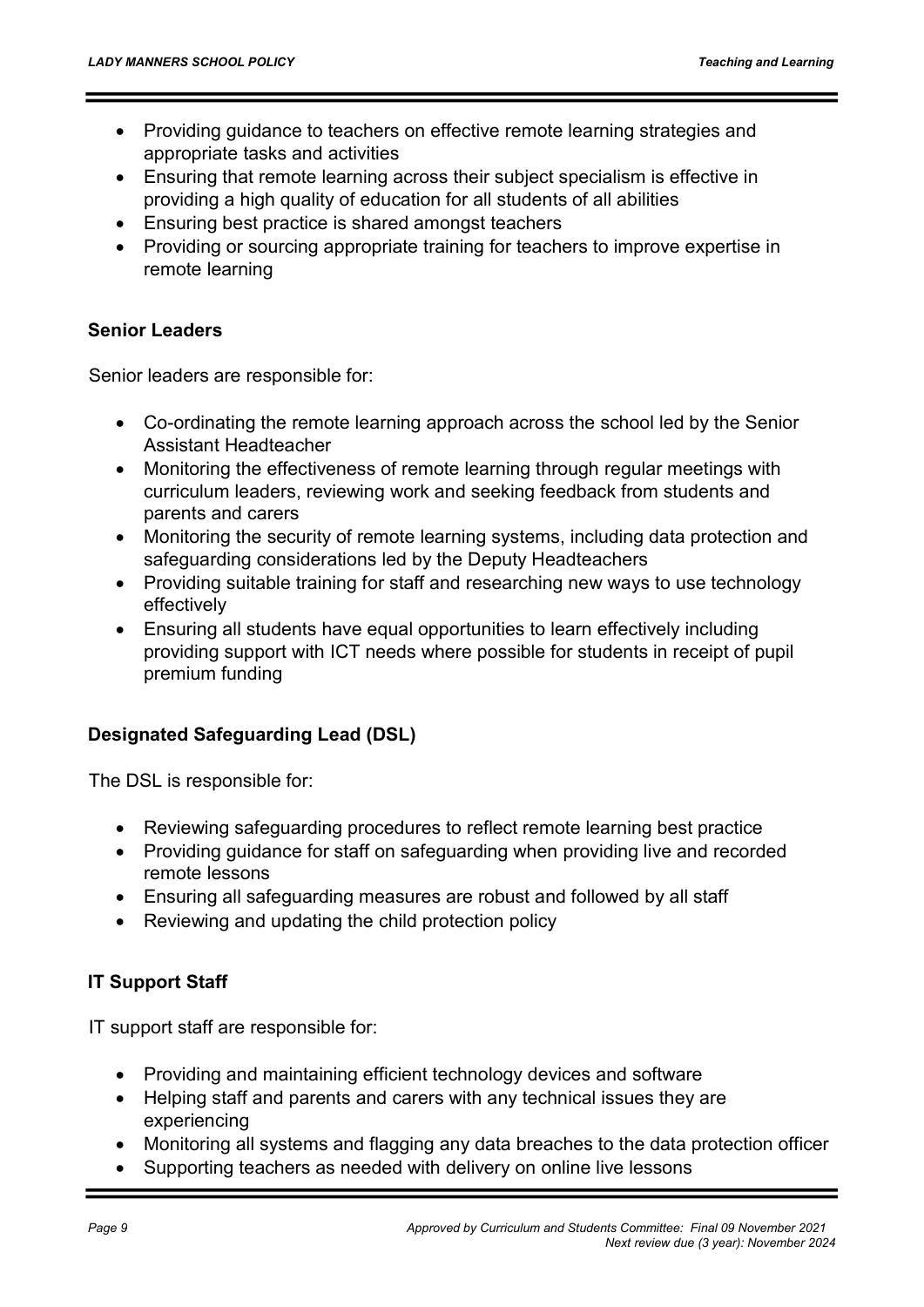#### Pastoral Leaders, Form Tutors and Support Staff

All pastoral staff and support staff are responsible for:

- Making contacts with students and families to check on student well-being
- Providing students, parents and carers with support and information
- Checking on students who have not accessed remote learning and passing on concerns
- Providing paper copies or other forms of work for students who struggle to access learning online

# Students, Parents and Carers

School expects students learning remotely to:

- Check Myvle daily during normal school hours to access learning activities and resources
- Check Class Charts daily to access announcements of remote live lessons
- Complete work to the deadline set by teachers and upload assignments to Class Charts by due dates
- Seek help if they need it via Class Charts message facility
- Attend all remote live lessons when provided as often as possible
- Abide by appropriate behaviour guidelines for remote live lessons
- Alert teachers if they are not able to complete work
- Use the help booklets for how to access all remote learning

School can expect parents and carers with children learning remotely to:

- Make the school aware if their child is sick or otherwise can't complete work
- Download the Class Charts application to receive communications regarding remote learning
- Ensure their child abides by the correct behaviour routines when attending remote live lessons
- Seek help and support from the school if they need it in a respectful manner
- Support and encourage their child in accessing remote learning
- Not interrupt or attend remote live lessons

# Governing Body

The Governing Body is responsible for:

- Monitoring the school's approach to providing remote learning to ensure education remains as high quality as possible
- Ensuring that staff are certain that remote learning systems are appropriately secure, for both data protection and safeguarding reasons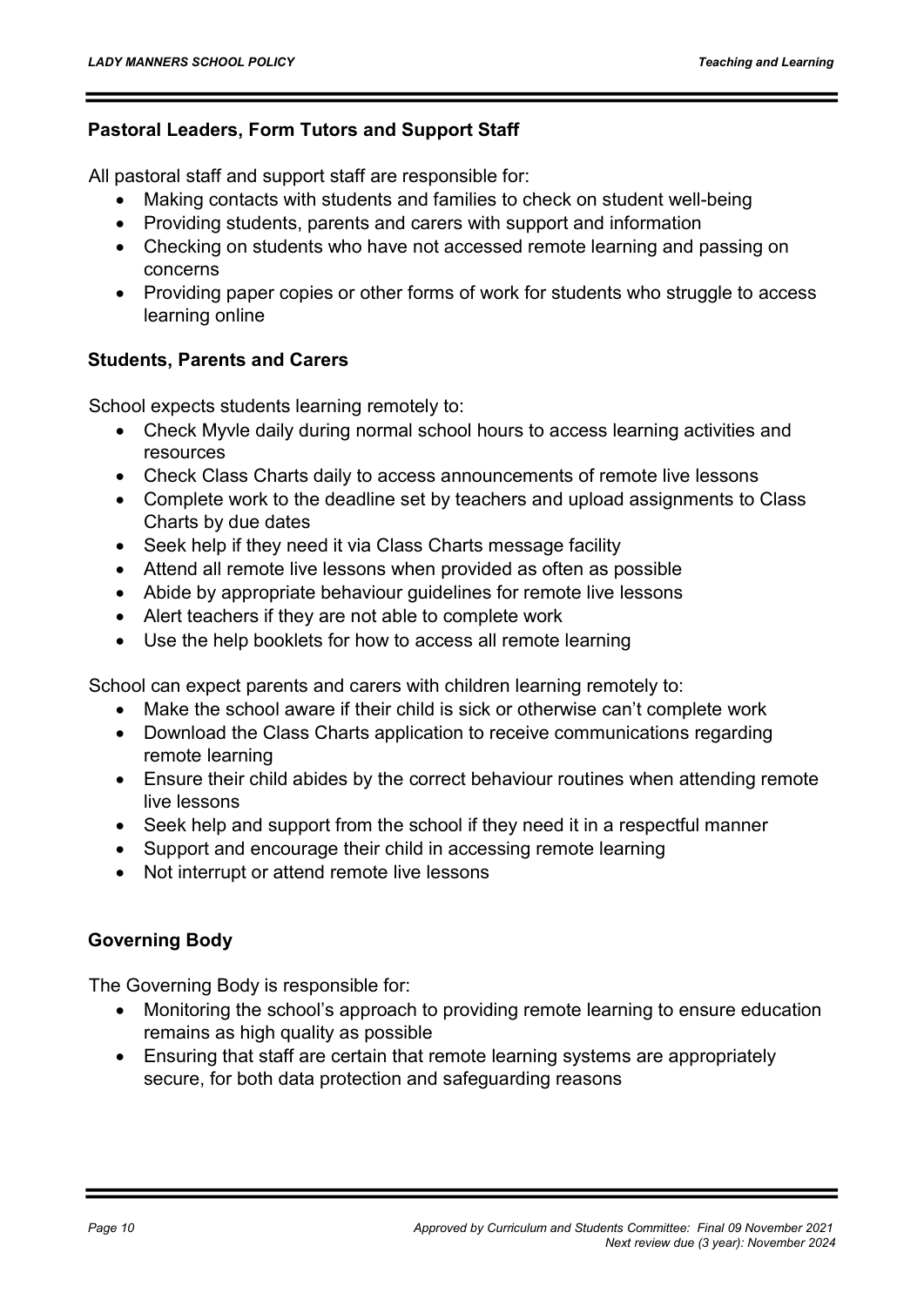#### Who to Contact

If staff have any questions or concerns about remote learning, they should contact the following individuals:

- Issues in setting work talk to the curriculum leader who may refer this to the Senior Assistant Headteacher
- Issues with behaviour talk to the relevant pastoral leader
- Issues with IT talk to IT support staff
- Issues with their own workload or wellbeing talk to their line manager
- Concerns about data protection talk to the data protection officer
- Concerns about safeguarding talk to the DSL or a Deputy DSL

#### DATA PROTECTION

#### Accessing and processing personal data

When accessing personal data all guidance in the school's GDPR policy must be adhered to. Staff members may need to collect and/or share personal data such as email addresses as part of the remote learning system. As long as the data collected is appropriate and the processing is necessary for the school's official functions, individuals will not need to give permission for this to happen.

#### Safeguarding

Staff should conduct themselves in a professional manner at all times when providing remote learning form in school or at home and adhere to all the guidance in the child protection policy and all normal safeguarding guidelines.

The following guidance should also be followed when carrying out remote live lessons:

- Wear appropriate professional dress
- Keep your background clear of personal items
- It is wise to record live lessons
- Insist all students leave the lesson before you
- Students are provided with a Gmail account which is administered by the school and they should always use this so that they are recognised as being a part of the school when attending a remote lesson. Staff should not admit anyone from outside the organisation
- Insist any student that you do not recognise by name turns on their video to check who they are. If this is not possible then they should not be admitted into the remote session.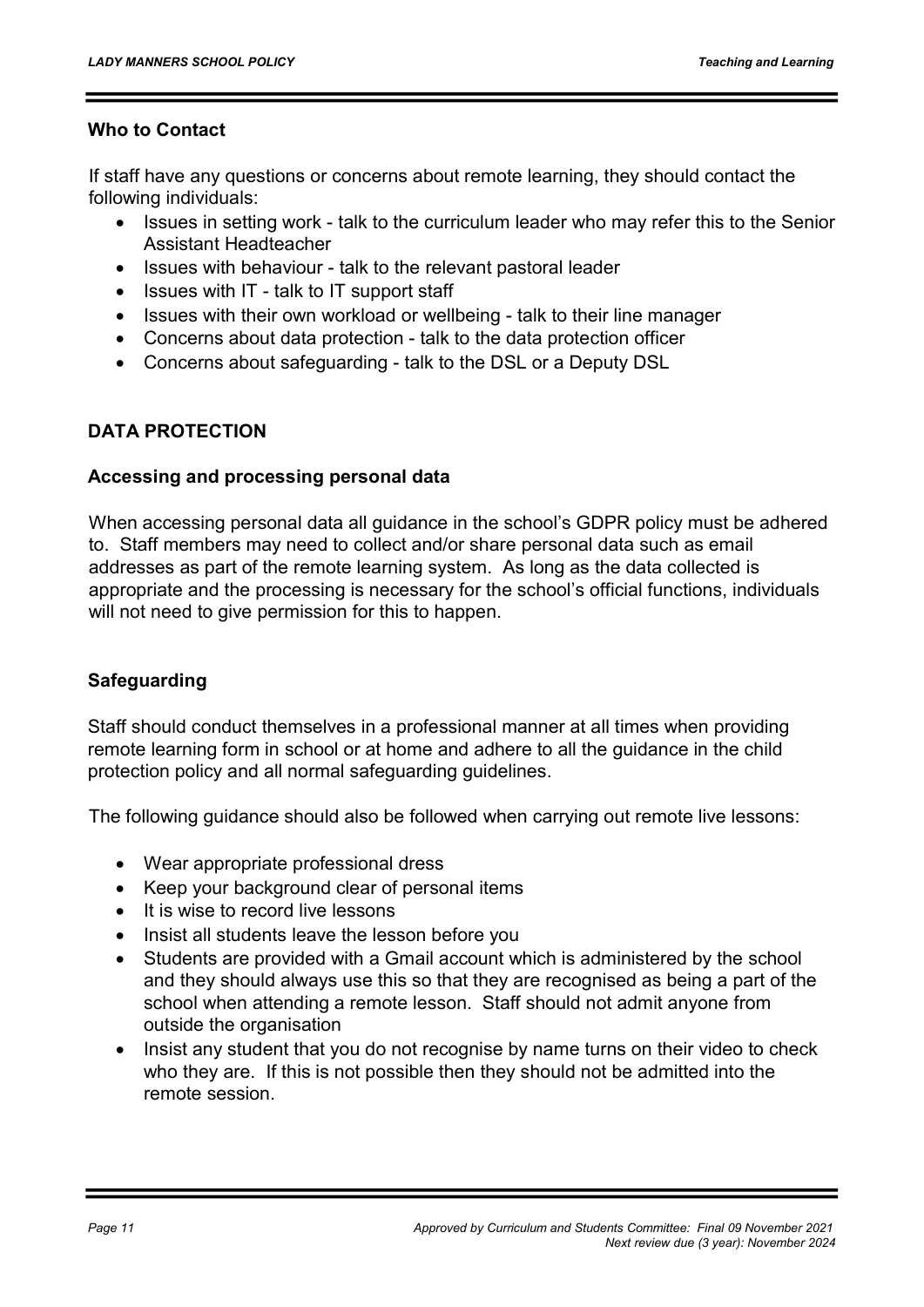#### LINKS WITH OTHER POLICIES

This policy is linked to the following policies:

- Behaviour Policy
- Child Protection Policy (and coronavirus addendum to our child protection policy)
- Data Protection Policy and Privacy Notices
- Assessment, Reporting and Marking Policy
- ICT and Internet Acceptable Use Policy
- Online Safety Policy

#### CONCLUDING STATEMENT

The spirit of our approach is that all members of Lady Manners School continue to look for ways to improve the quality of teaching and learning so that students learn as much as possible, enjoy learning and achieve the highest possible standards .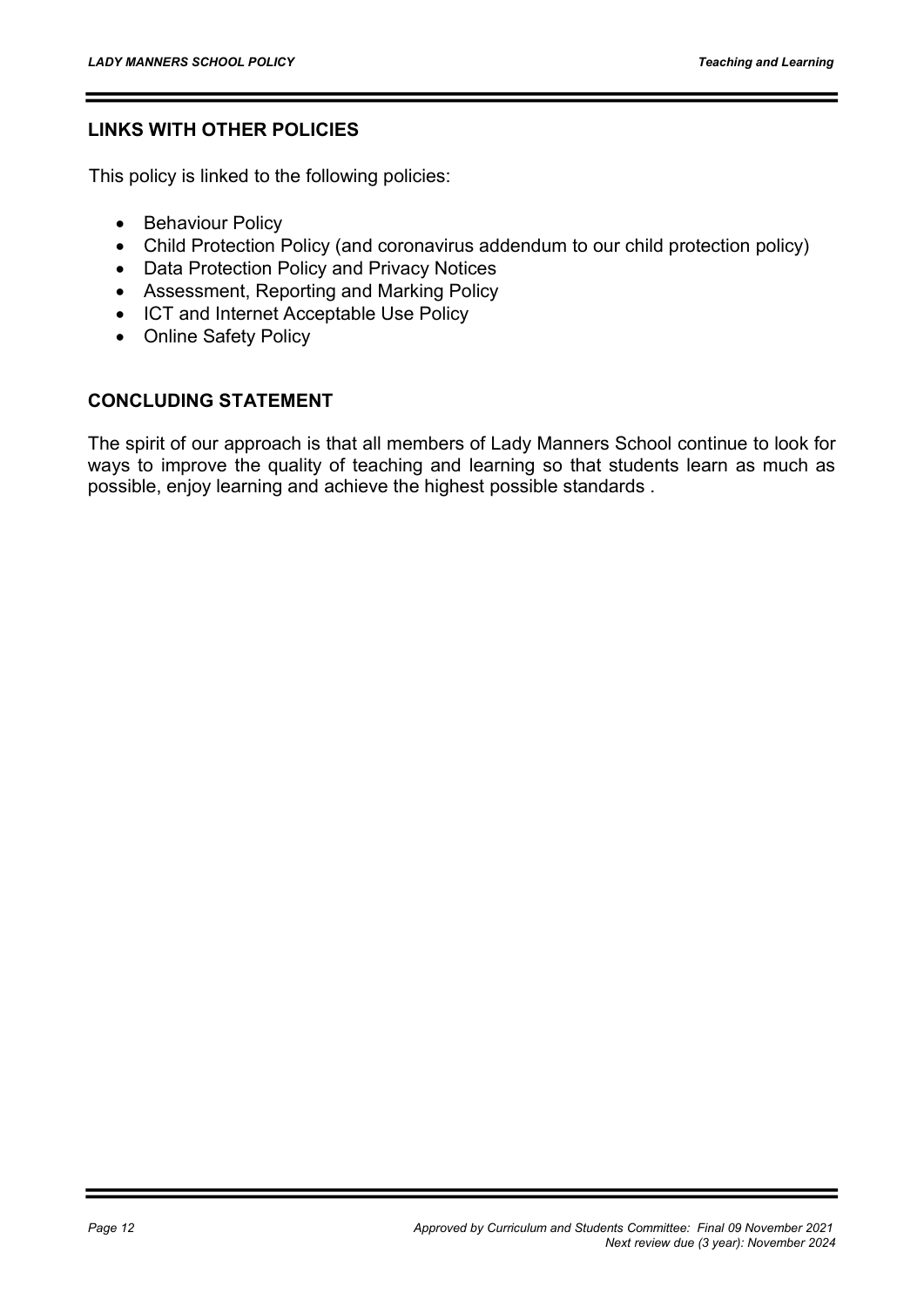#### APPENDIX 1

# Lady Manners School



# Remote Learning Policy for BTEC Courses

#### Aim

- To ensure consistency in the approach to remote learning for students who are not in school
- To ensure that the delivery meets the guidelines set by the BTEC awarding body
- To ensure that the assessment methodology is valid, reliable and does not disadvantage any group or individual learners
- To set out expectations for all members of the school community with regards to remote learning

#### In order to do this, teachers at Lady Manners School will:

- provide remote learning in the event of a school closure between 9am and 3.35pm
- provide remote learning for a group at the times when they normally teach that group
- provide appropriate work for all their classes each day
- ensure that the amount of work provided enables students to keep learning for the same amount of time that they would if in school
- set work in a timely fashion each day so that learning can begin by 9.15am for all students
- upload suitable activities onto Myvle in the appropriate subject areas
- upload suitable BTEC assignments for students to complete and hand in for feedback on Class Charts, with appropriate deadlines in line with the homework and assessment, reporting and marking policies and in line with BTEC awarding body **requirements**
- ensure that BTEC assignment briefs are appropriate for remote learning environments
- ensure that students have access to any necessary technology required for a BTEC assignment
- ensure that BTEC assignment briefs are delivered in person via a live lesson
- provide live lessons for students where appropriate e.g. if a whole year group/class is learning from home because of a COVID-19 occurrence
- ensure there is a mechanism for students to ask questions about their work through the facility on Class Charts or in the chat section on GoogleMeet
- liaise with their colleagues, curriculum leaders and the Lead Internal Verifier to ensure that there is consistency of provision across a year group and work provided is of a high quality
- monitor the engagement of students with remote learning and alert relevant pastoral or curriculum leaders to any concerns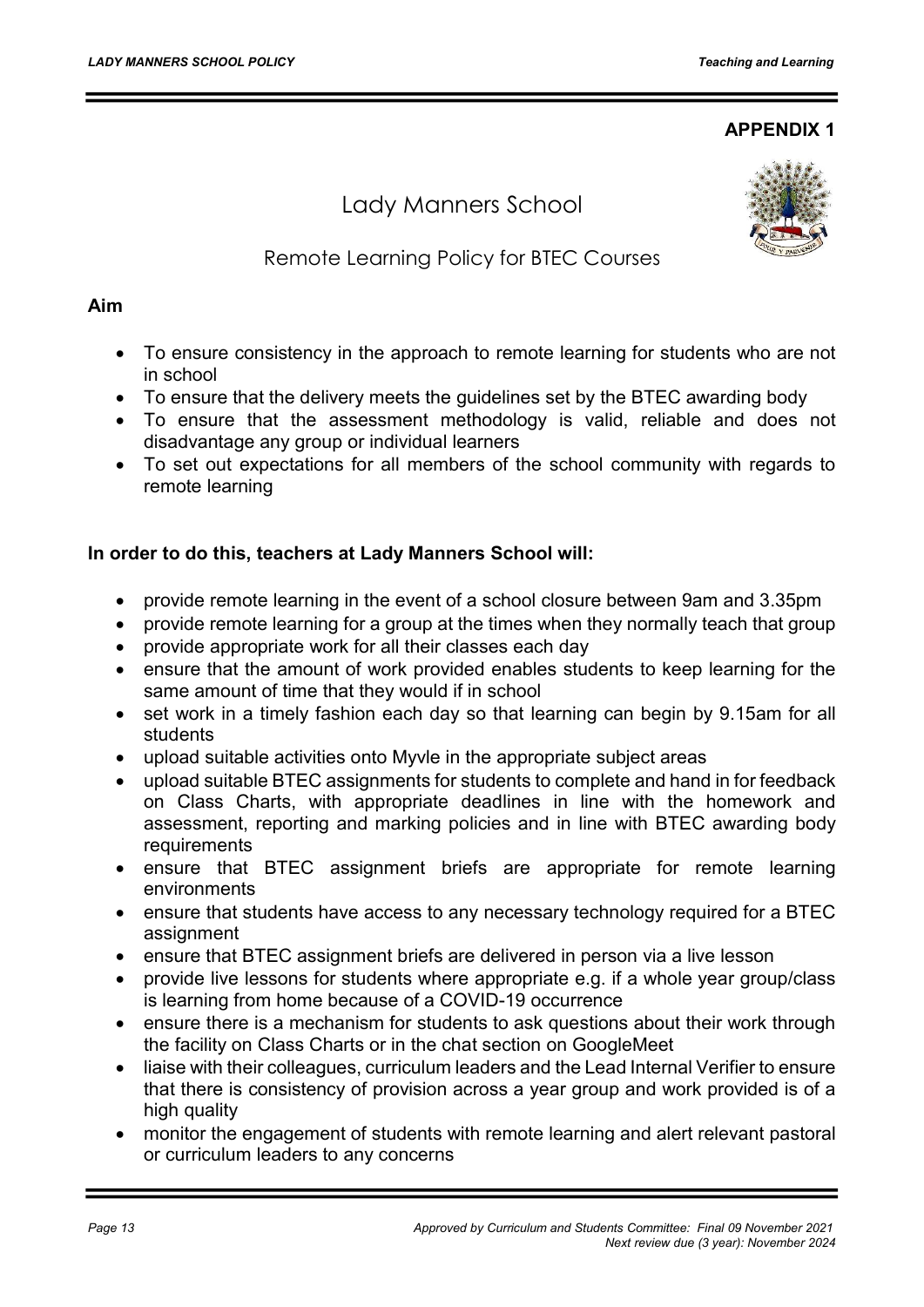- undertake appropriate training when needed to provide high quality remote education for students of all ages and abilities
- ensure that BTEC assignment deadlines can be met by any student learning remotely
- provide timely feedback to students using the codes outlined in the marking policy and in line with BTEC awarding body feedback requirements
- ensure submitted work is authentic by running plagiarism checks and that it has been completed by the learner
- ensure that submitted work is stored securely in line with the awarding body requirements

The Internal Lead Verifier will have responsibility for the above, overseen by the Quality Nominee (Deputy Headteacher responsible for examinations and vocational / BTEC programmes).

This policy will be reviewed annually by the Quality Nominee (Deputy Headteacher responsible for examinations and vocational / BTEC programme